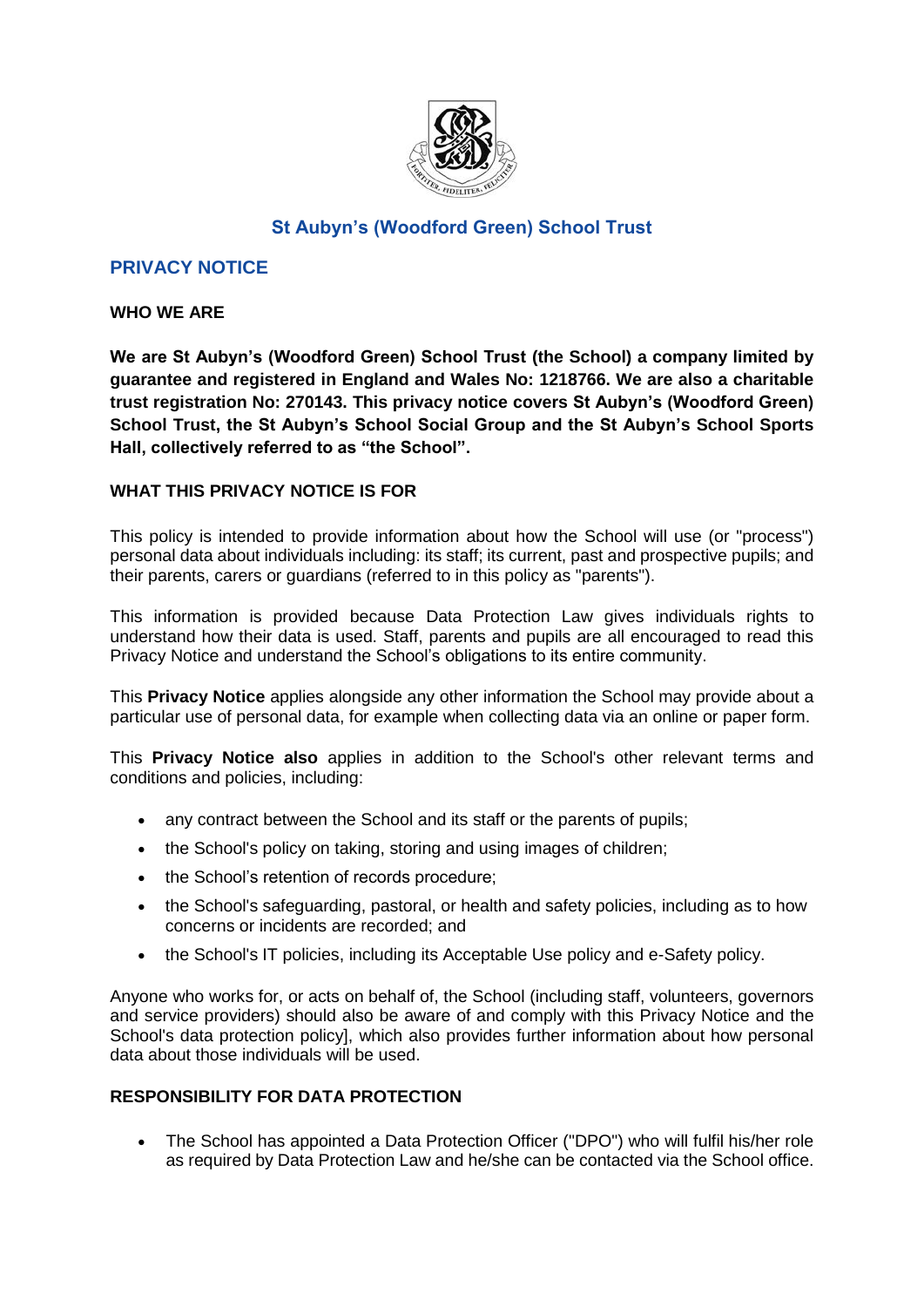# **WHY THE SCHOOL NEEDS TO PROCESS PERSONAL DATA**

In order to carry out its ordinary duties to staff, pupils and parents, the School needs to process a wide range of personal data about individuals (including current, past and prospective staff, pupils or parents) as part of its daily operation.

Some of this activity the School will need to carry out in order to fulfil its legal rights, duties or obligations – including those under a contract with its staff, or parents of its pupils.

Other uses of personal data will be made in accordance with the School's legitimate interests, or the legitimate interests of another, provided that these are not outweighed by the impact on individuals, and provided it does not involve special or sensitive types of data.

The School expects that the following uses will fall within that category of its (or its community's) "**legitimate interests**":

- For the purposes of pupil selection (and to confirm the identity of prospective pupils and their parents);
- To provide education services, including musical education, physical training or spiritual development, career services, and extra-curricular activities to pupils, and monitoring pupils' progress and educational needs;
- Maintaining relationships with alumni and the School community, including direct marketing or fundraising activity;
- For the purposes of donor due diligence, and to confirm the identity of prospective donors and their background
- For the purposes of management planning and forecasting, research and statistical analysis, including that imposed or provided for by law (such as tax, diversity or gender pay gap analysis);
- To enable relevant authorities to monitor the School's performance and to intervene or assist with incidents as appropriate;
- To give and receive information and references about past, current and prospective pupils, including relating to outstanding fees or payment history, to/from any educational institution that the pupil attended or where it is proposed they attend; and to provide references to potential employers of past pupils;
- To enable pupils to take part in national or other assessments, and to publish the results of public examinations or other achievements of pupils of the School;
- To safeguard pupils' welfare and provide appropriate pastoral care;
- To monitor (as appropriate) use of the School's IT and communications systems in accordance with the School's IT: acceptable use policy;
- To make use of photographic images of pupils in School publications, on the School website and (where appropriate) on the School's social media channels in accordance with the School's policy on taking, storing and using images of children;
- For security purposes, including the use of CCTV;
- To carry out or cooperate with any School or external complaints, disciplinary or investigation process; and
- Where otherwise reasonably necessary for the School's purposes, including to obtain appropriate professional advice and insurance for the School.

In addition, the School will on occasion need to process **special category personal data** (concerning health, ethnicity, religion, biometrics or sexual life) or criminal records information (such as when carrying out DBS checks) in accordance with rights or duties imposed on it by law, including as regards safeguarding and employment, or from time to time by explicit consent where required. These reasons will include: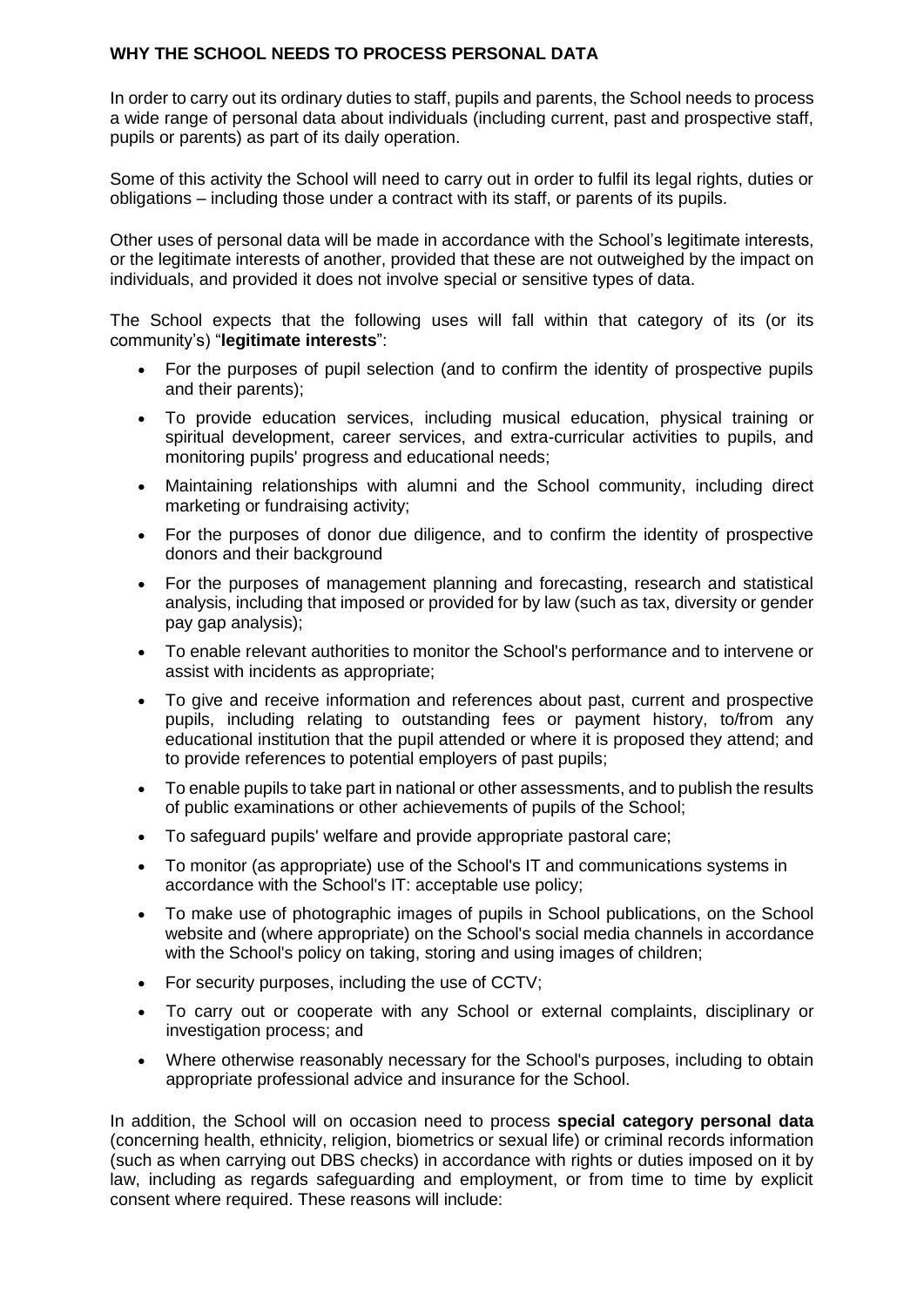- To safeguard pupils' welfare and provide appropriate pastoral (and where necessary, medical) care, and to take appropriate action in the event of an emergency, incident or accident, including by disclosing details of an individual's medical condition or other relevant information where it is in the individual's interests to do so: for example for medical advice, for social protection, safeguarding, and cooperation with police or social services, for insurance purposes or to caterers or organisers of school trips who need to be made aware of dietary or medical needs;
- To provide educational services in the context of any special educational needs of a pupil;
- In connection with employment of its staff, for example DBS checks, welfare, union membership or pension plans;
- As part of any school or external complaints, disciplinary or investigation process that involves such data, for example if there are SEN, health or safeguarding elements; or
- For legal and regulatory purposes (for example child protection, diversity monitoring and health and safety) and to comply with its legal obligations and duties of care.

### **TYPES OF PERSONAL DATA PROCESSED BY THE SCHOOL**

This will include by way of example:

- names, addresses, telephone numbers, e-mail addresses and other contact details;
- car details (about those who use our car parking facilities);
- bank details and other financial information, e.g. about parents who pay fees to the School;
- past, present and prospective pupils' academic, disciplinary, admissions and attendance records (including information about any special needs), and examination scripts and marks:
- personnel files, including in connection with academics, employment or safeguarding;
- where appropriate, information about individuals' health and welfare, and contact details for their next of kin;
- references given or received by the School about pupils, and relevant information provided by previous educational establishments and/or other professionals or organisations working with pupils;
- correspondence with and concerning staff, pupils and parents past and present; and
- images of pupils (and occasionally other individuals) engaging in School activities, and images captured by the School's CCTV system (in accordance with the School's policy on taking, storing and using images of children);

### **HOW THE SCHOOL COLLECTS DATA**

Generally, the School receives personal data from the individual directly (including, in the case of pupils, from their parents). This may be via a form, or simply in the ordinary course of interaction or communication (such as email or written assessments).

However in some cases personal data will be supplied by third parties (for example another school, or other professionals or authorities working with that individual); or collected from publicly available resources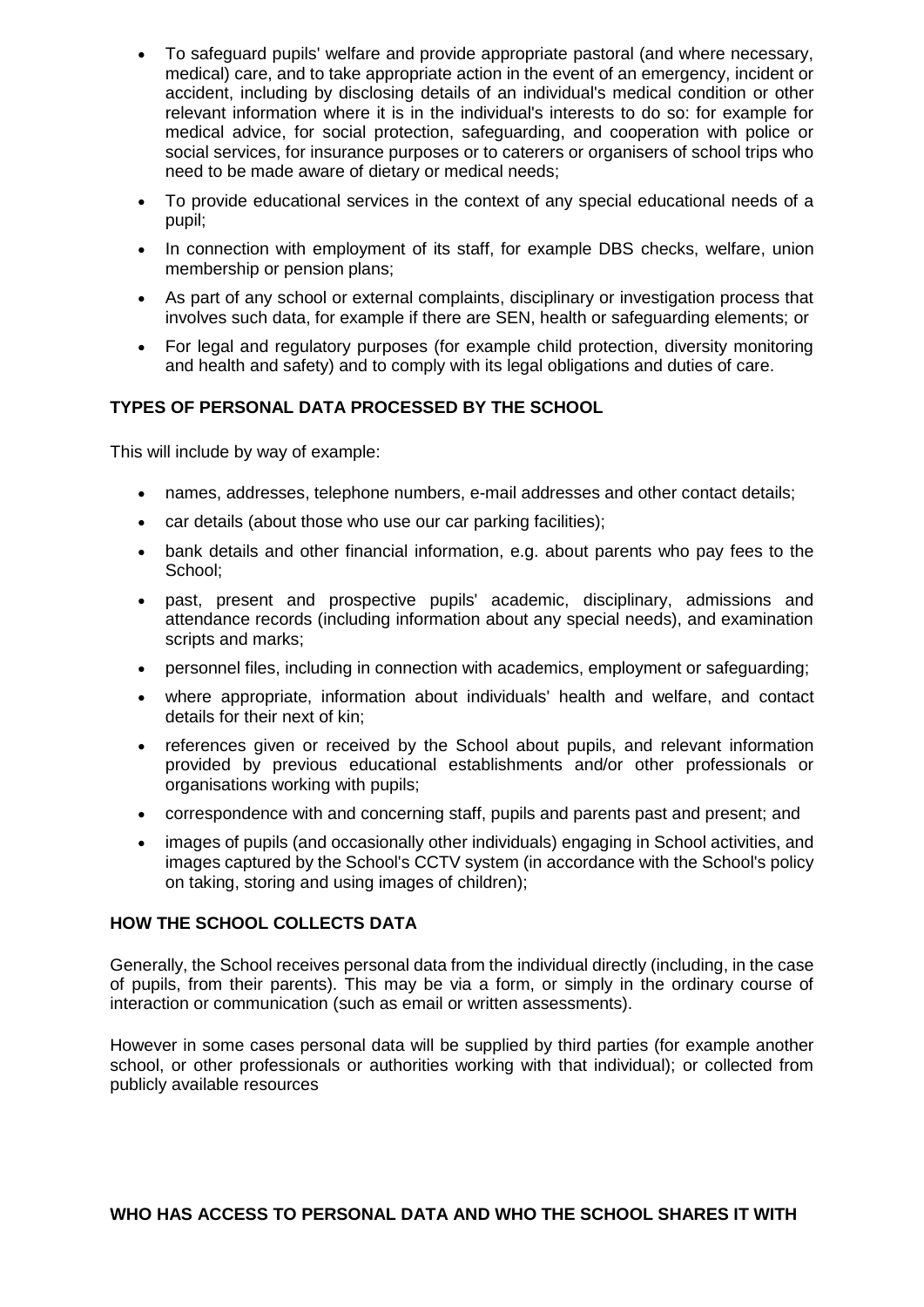**Occasionally, the School will need to share personal information relating to its community with third parties, such as:**

- **professional advisers (e.g. lawyers, insurers, PR advisers and accountants);**
- **government authorities (e.g. HMRC, DfE, police or the local authority); and**
- **appropriate regulatory bodies e.g. the** [Independent Schools Inspectorate](https://www.isi.net/)**, the Charity Commission or the Information Commissioner).**

**For the most part, personal data collected by the School will remain within the School, and will be processed by appropriate individuals only in accordance with access protocols (i.e. on a 'need to know' basis). Particularly strict rules of access apply in the context of:**

- **medical records [held and accessed only by the School nurse]**
- **pastoral or safeguarding files.**

**However, a certain amount of any SEN pupil's relevant information will need to be provided to staff more widely in the context of providing the necessary care and education that the pupil requires.**

**Staff, pupils and parents are reminded that the School is under duties imposed by law and statutory guidance (including** Keeping Children Safe in Education**) to record or report incidents and concerns that arise or are reported to it, in some cases regardless of whether they are proven, if they meet a certain threshold of seriousness in their nature or regularity. This is likely to include file notes on personnel or safeguarding files, and in some cases referrals to relevant authorities such as the LADO or police. For further information about this, please view the School's Safeguarding Policy.** 

**Finally, in accordance with Data Protection Law, some of the School's processing activity is carried out on its behalf by third parties, such as IT systems, web developers or cloud storage providers. This is always subject to contractual assurances that personal data will be kept securely and only in accordance with the School's specific directions.** 

### **HOW LONG WE KEEP PERSONAL DATA**

**The School will retain personal data securely and only in line with how long it is necessary to keep for a legitimate and lawful reason. Typically, the legal recommendation for how long to keep ordinary staff and pupil personnel files is up to 7 years following departure from the School. However, incident reports and safeguarding files will need to be kept much longer, in accordance with specific legal requirements and in some instances the retention period is currently indefinite.**

**If you have any specific queries about how our retention procedure is applied, or wish to request that personal data that you no longer believe to be relevant is considered for erasure, please contact Mrs M Foakes, Bursar. However, please bear in mind that the School will often have lawful and necessary reasons to hold on to some personal data even following such request**.

**A limited and reasonable amount of information will be kept for archiving purposes, for example; and even where you have requested we no longer keep in touch with you, we**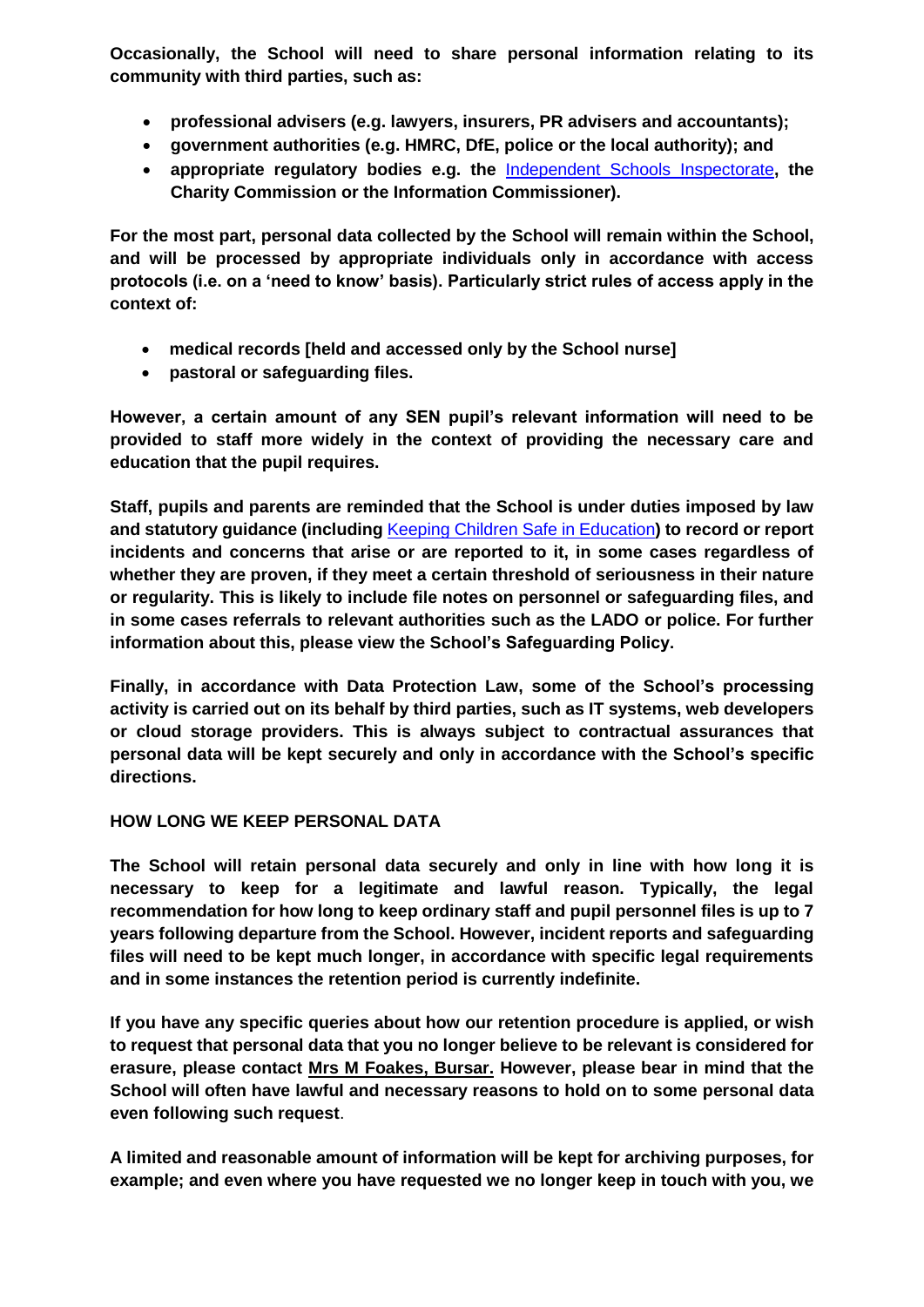# **will need to keep a record of the fact in order to fulfil your wishes (called a "suppression record").**

# **KEEPING IN TOUCH AND SUPPORTING THE SCHOOL**

The School will use the contact details of parents, alumni and other members of the School community to keep them updated about the activities of the School, or alumni and parent events of interest, including by sending updates and newsletters, by email and by post. Unless the relevant individual objects, the School will also:

 Contact parents and/or alumni by post and email in order to promote and raise funds for the School;

# **YOUR RIGHTS**

• Rights of access, etc.

Individuals have various rights under Data Protection Law to access and understand personal data about them held by the School, and in some cases ask for it to be erased or amended or have it transferred to others, or for the School to stop processing it – but subject to certain exemptions and limitations.

Any individual wishing to access or amend their personal data, or wishing it to be transferred to another person or organisation, or who has some other objection to how their personal data is used, should put their request in writing to the Bursar.

The School will endeavour to respond to any such written requests as soon as is reasonably practicable and in any event within statutory time limits (which is one month in the case of requests for access to information).

The School will be better able to respond quickly to smaller, targeted requests for information. If the request for information is manifestly excessive or similar to previous requests, the School may ask you to reconsider, or require a proportionate fee (but only where Data Protection Law allows it).

• Requests that cannot be fulfilled

You should be aware that the right of access is limited to your own personal data, and certain data is exempt from the right of access. This will include information which identifies other individuals (and parents need to be aware this may include their own children, in certain limited situations – please see further below), or information which is subject to legal privilege (for example legal advice given to or sought by the School, or documents prepared in connection with a legal action).

The School is also not required to disclose any pupil examination scripts (or other information consisting solely of pupil test answers), provide examination or other test marks ahead of any ordinary publication, nor share any confidential reference given by the School itself for the purposes of the education, training or employment of any individual.

You may have heard of the "right to be forgotten". However, we will sometimes have compelling reasons to refuse specific requests to amend, delete or stop processing your (or your child's) personal data: for example, a legal requirement, or where it falls within a legitimate interest identified in this Privacy Notice. All such requests will be considered on their own merits.

• Pupil requests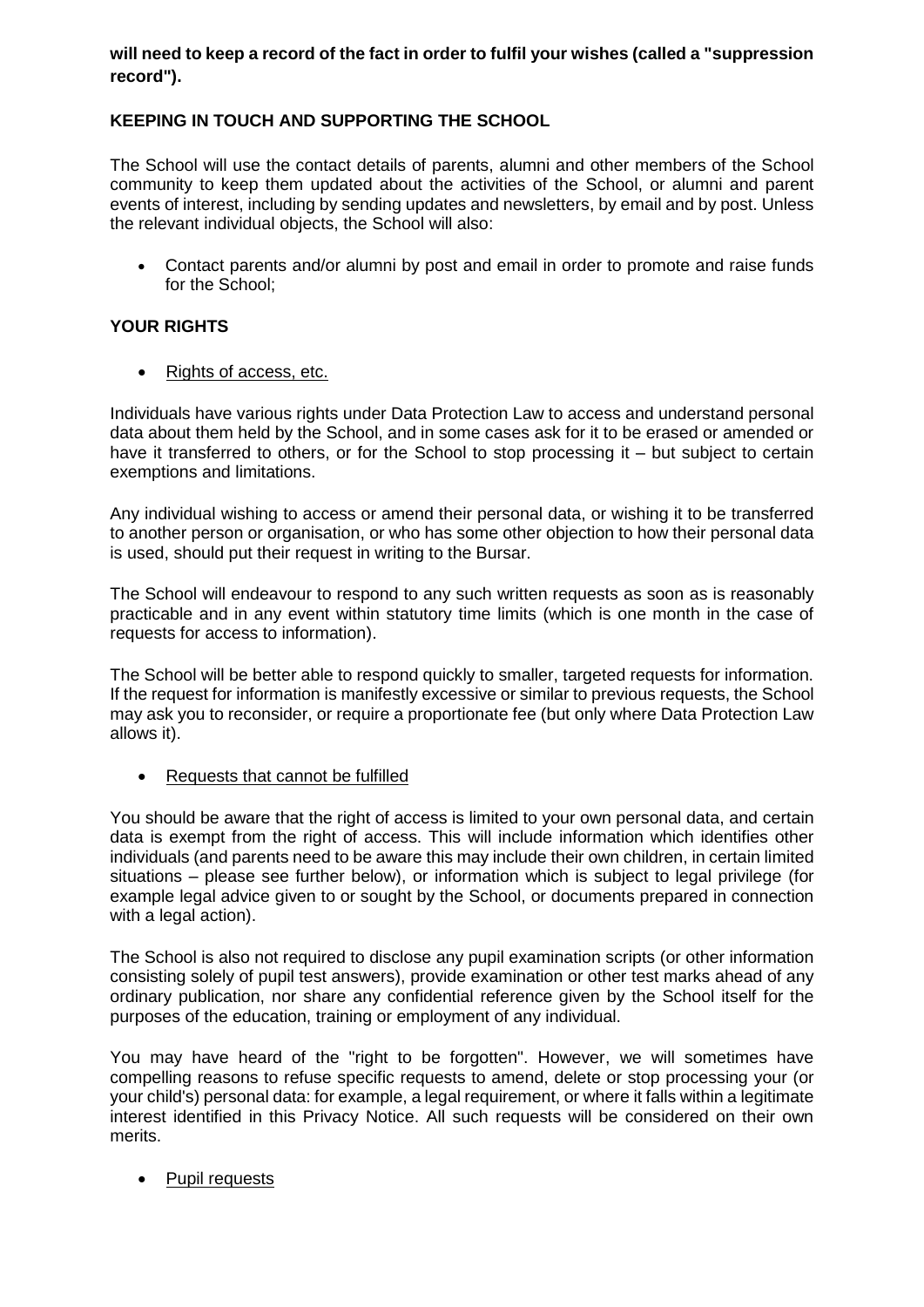Pupils can make subject access requests for their own personal data, provided that, in the reasonable opinion of the School, they have sufficient maturity to understand the request they are making (see section **Whose Rights?** below). A pupil of any age may ask a parent or other representative to make a subject access request on his/her behalf.

Indeed, while a person with parental responsibility will generally be entitled to make a subject access request on behalf of younger pupils, the law still considers the information in question to be the child's: for older pupils, the parent making the request may need to evidence their child's authority for the specific request.

Pupils at Senior school aged 13 and above are generally assumed to have this level of maturity, although this will depend on both the child and the personal data requested, including any relevant circumstances at home. Older Prep School children may however be sufficiently mature to have a say in this decision, depending on the child and the circumstances.

### Parental requests, etc.

It should be clearly understood that the rules on subject access are not the sole basis on which information requests are handled. Parents may not have a statutory right to information, but they and others will often have a legitimate interest or expectation in receiving certain information about pupils without their consent. The School may consider there are lawful grounds for sharing with or without reference to that pupil.

Parents will in general receive educational and pastoral updates about their children, in accordance with the Parent Contract. Where parents are separated, the School will in most cases aim to provide the same information to each person with parental responsibility.

All information requests from, on behalf of, or concerning pupils – whether made under subject access or simply as an incidental request – will therefore be considered on a case by case basis.

### Consent

Where the School is relying on consent as a means to process personal data, any person may withdraw this consent at any time (subject to similar age considerations as above). Examples where we do rely on consent are: certain types of uses of images. Please be aware however that the School may not be relying on consent but have another lawful reason to process the personal data in question even without your consent.

That reason will usually have been asserted under this Privacy Notice, or may otherwise exist under some form of contract or agreement with the individual (e.g. an employment or parent contract, or because a purchase of goods, services or membership of an organisation such as an alumni or parents' association has been requested).

### Whose rights?

The rights under Data Protection Law belong to the individual to whom the data relates. However, the School will often rely on parental authority or notice for the necessary ways it processes personal data relating to pupils – for example, under the parent contract, or via a form. Parents and pupils should be aware that this is not necessarily the same as the School relying on strict consent (see section on Consent above).

Where consent is required, it may in some cases be necessary or appropriate – given the nature of the processing in question, and the pupil's age and understanding – to seek the pupil's consent. Parents should be aware that in such situations they might not be consulted, depending on the interests of the child, the parents' rights at law or under their contract, and all the circumstances.